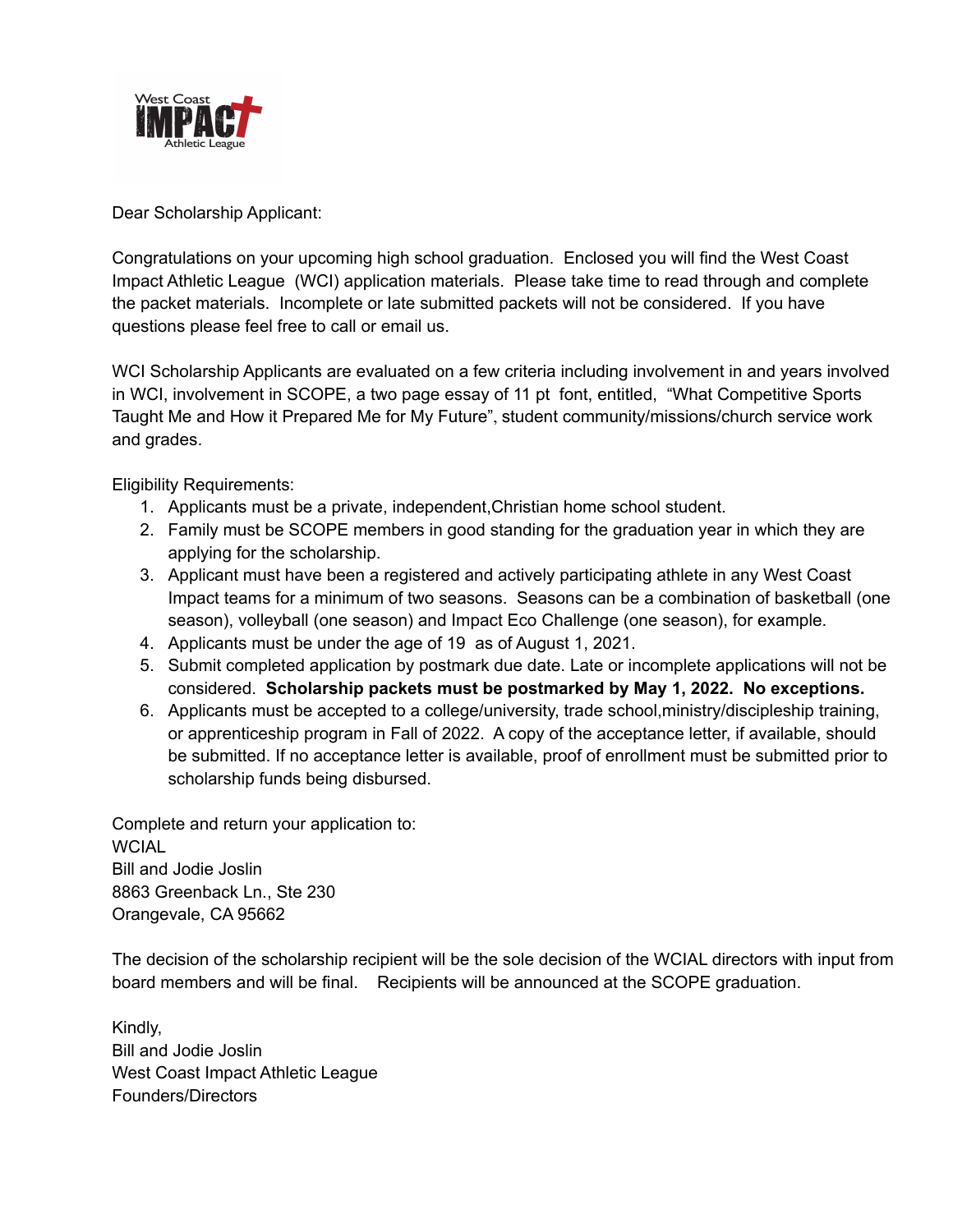Scholarship Application



| <b>Full name of Student:</b>                                                    |                                                                                            |
|---------------------------------------------------------------------------------|--------------------------------------------------------------------------------------------|
|                                                                                 | $\mathbb{R}$                                                                               |
|                                                                                 |                                                                                            |
| <b>Street address:</b>                                                          |                                                                                            |
| City, State, & ZIP:                                                             |                                                                                            |
| <b>E-Mail Address:</b>                                                          |                                                                                            |
| Name of parents or legal guardians:                                             |                                                                                            |
|                                                                                 | First year participating in WCI: _____________ How many seasons did you participate? _____ |
| <b>Chat Group and Chat Leader's name:</b>                                       |                                                                                            |
|                                                                                 | Number of years home schooled: __________ Other schools attended (Please include dates):   |
| Are you involved in a charter school or public school ISP? Yes_______ No_______ |                                                                                            |
| What post secondary school or apprenticeship program you will attend            |                                                                                            |
| Intended major or career:                                                       |                                                                                            |
|                                                                                 |                                                                                            |